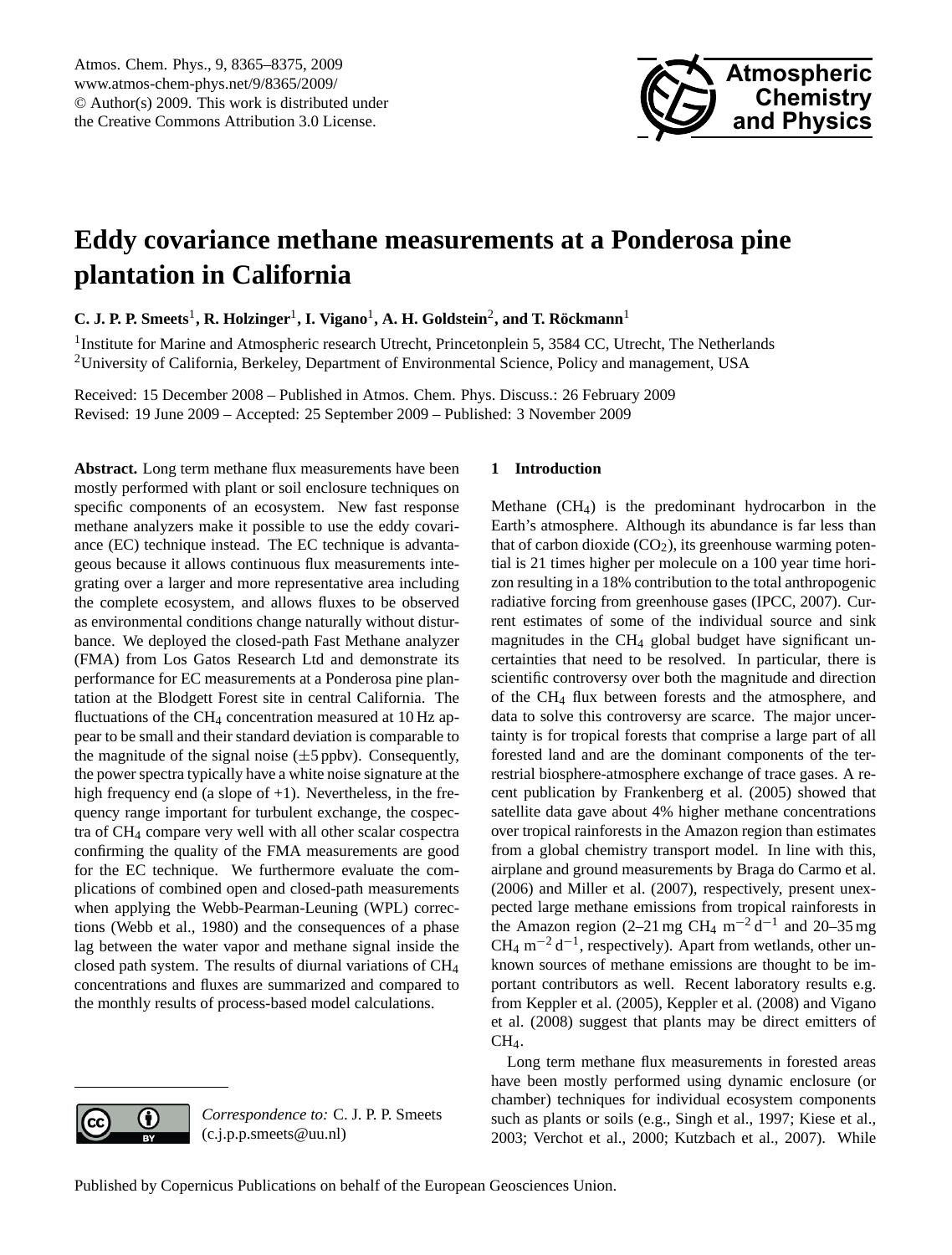these techniques can be simple and relatively inexpensive to operate, they are not continuous and are prone to a variety of potential errors (e.g., [Kutzbach et al.,](#page-9-7) [2007\)](#page-9-7). Moreover, enclosure techniques observe fluxes for very small surface areas that are not necessarily representative of the whole ecosystem and can be easily disturbed by the measurement enclosure itself. For example, [Simpson et al.](#page-9-8) [\(1999\)](#page-9-8) and [Sinha et al](#page-9-9) [\(2007\)](#page-9-9) measured methane fluxes in boreal forests with chambers and exclusively detected net uptake of CH<sub>4</sub>, while fluxes measured from micrometeorological towers showed the importance of spatial source and sink heterogeneity and demonstrated that the forest as a whole was a net source.

The eddy covariance (EC) technique is ideally suited for continuous flux measurements integrating over a larger and more representative area including the complete ecosystem, allowing fluxes to be observed as environmental conditions change naturally without disturbance. Examples of methane analyzers that have a fast enough response time to perform EC flux measurements are the quantum cascade laser (QCL) spectrometer [\(Kroon et al.,](#page-9-10) [2007\)](#page-9-10) and the tunable diode laser (TDL) spectrometer [\(Wille et al.,](#page-10-3) [2008\)](#page-10-3). We employed the closed path DLT-100 Fast Methane analyzer (FMA) from Los Gatos Research (LGR) employing a more recently developed off-axis integrated cavity output spectrometer (ICOS) which is comparatively easy to use and relatively inexpensive. [Hendriks et al.](#page-9-11) [\(2008\)](#page-9-11) presented the first field data for this type of methane analyzer obtained under medium high flux conditions over a peat meadow area and demonstrated its stability over longer periods and a sufficient high response rate for EC measurements (i.e., 10 Hz).

We present a thorough evaluation of the EC data quality of the FMA under low methane flux conditions over a Ponderosa pine plantation at the Blodgett Forest site on the western slope of the Sierra Nevada Mountains in California. We focus on data processing using frequency-dependent response functions with special attention for the complications that arise under low flux conditions, the combination of open and closed-path measurements when applying the Webb-Pearman-Leuning (WPL) corrections [\(Webb et al.,](#page-10-0) [1980\)](#page-10-0) and the consequences of a phase lag between the water vapor and methane signal inside the closed path system. The results of diurnal variations of CH<sup>4</sup> concentrations and fluxes are summarized and compared to the monthly results of processbased model calculations [\(Ridgwell et al.,](#page-9-12) [1999\)](#page-9-12).

# **2 Experimental set-up**

# **2.1 Field area description**

Observations were made from 11 to 19 August 2007 but the presentation of data is limited to the period 14 to 19 August for which we have a continuous time series. The measurements were performed above a Pondorosa pine plantation owned by Sierra Pacific Industries, adjacent to the University of California at Berkeley's Blodgett Forest Research Station. The site is situated on the western slope of the Sierra Nevada mountains in California (38.90◦ N, 120.63◦ W, and 1315 m elevation), 75 km downwind (northeast) of Sacramento and receives anthropogenically impacted air masses rising from the valley below during the day. The site was planted with *Pinus ponderosa* L. in 1990, interspersed with a few individuals of Douglas fir, white fir, California black oak, and incense cedar. Average canopy height in July 2007 was about 8 m, and the leaf area index (LAI) was estimated as  $5.1 \text{ m}^2 \text{ m}^{-2}$  (one-sided LAI for the full canopy). The understory was composed primarily of manzanita (*Arctostaphylos* spp.) and whitethorn (*Ceonothus cordulatus*) shrubs. Mixing ratios of several trace gases (e.g. carbon monoxide) along with a whole range of meteorological parameters have been measured at the site since 1997. All technical details of the site are reported elsewhere [\(Goldstein et al.,](#page-9-13) [2000;](#page-9-13) [Misson](#page-9-14) [et al.,](#page-9-14) [2005\)](#page-9-14).

The EC measurements were carried out at the top of a 13.5 m high scaffolding tower  $(z=13.5 \text{ m})$ , 5.5 m above the medium dense canopy. The presence of the canopy causes the bottom surface only to take up a small fraction of the total shear stress. In other words, the logarithmic velocity profile has its origin at the level where the canopy-averaged surface stress acts, the so-called displacement height  $d$ . This length scale is used as a zero reference level in order to obtain the representative measurement height  $(z-d)$ . Follow-ing [Wieringa](#page-10-4) [\(1993\)](#page-10-4), we assume that  $d$  is proportional to the height of the canopy h, i.e.  $d/h=0.7$ , so that the representative measurement height is  $z-d=7.9$  m.

The instrumentation consisted of a Campbell CSAT3 sonic anemometer, a Campbell FW3 Type E thermocouple, a LI-COR LI7500 open-path hygrometer, and a Fast Methane Analyzer (FMA, Los Gatos Research). Raw data was sampled at 10 Hz using a Campbell CR1000 datalogger and stored on a laptop. [Hendriks et al.](#page-9-11) [\(2008\)](#page-9-11) demonstrated that the time constant of the FMA is about 0.1 s, hence a sample frequency of 10 Hz is sufficient. The FMA was operated in a closedpath EC set-up that carries the sampled air through a 20 m long PVC tube with a 1 cm inner diameter. The tube inlet was shielded from rain by a funnel that was mounted 0.2 m behind the sonic anemometer and close to the LI7500. Before the air enters the cavity it passes a Swagelok SS-4FW4 internal filter with a  $2 \mu m$  pore size. The pump is a high flow dry scroll pump XDS-35i from BOC Edwards with a maximum pumping capacity of 5801min<sup>-1</sup> that is placed behind the FMA. The FMA and dry scroll pump were placed in water resistant and ventilated aluminium boxes. The resistance within the system reduces the pumping speed and from the time lag between the sonic anemometer and the FMA signal we estimated it to be about 40 l min<sup>-1</sup>.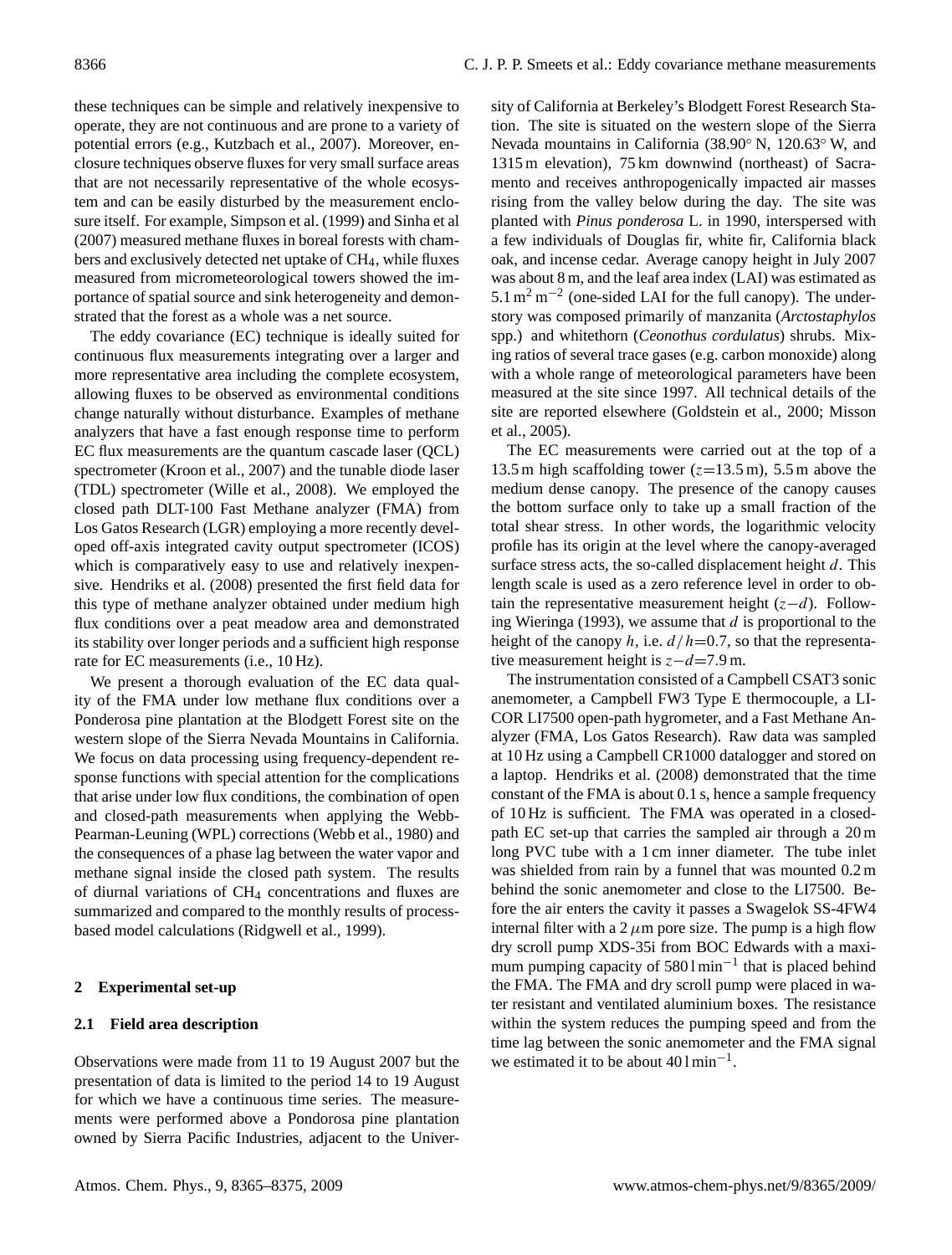# **3 Data processing**

# **3.1 Introduction**

Measurements performed with the EC method need several corrections that mostly increase the turbulent flux. In Sect. [3.2](#page-2-0) we discuss the general corrections related to the geometry of the EC set-up and the physical separation and limitations of the individual sensors. For some of these corrections we study the frequency-dependent cospectral transfer functions as described by [Moore](#page-9-15) [\(1986\)](#page-9-15). For example, the correction of the water vapor flux by means of a transfer function is given by

$$
\frac{\Delta F}{F} = 1 - \int_{0}^{\infty} T_{wq}(f) C_{wq}(f) df / \int_{0}^{\infty} C_{wq}(f)
$$
 (1)

with  $T_{wq}$  the net system cospectral transfer function associated with sensors of vertical velocity  $w$  and quantity  $q$ ,  $C_{wa}$  is the atmospheric cospectrum of w and q at natural frequency  $f$  (Hz). It is the product of the response functions associated with sensor frequency response, size and separation. Measuring under low flux conditions leads to relatively high signal noise and its consequences are discussed in Sect. [3.3.](#page-2-1) The influence of density fluctuations on the measurement of scalar fluxes described by [Webb et al.](#page-10-0) [\(1980\)](#page-10-0) (the so-called WPL or Webb-Pearman-Leuning corrections) can be quite important and the consequences of the unusual combination of open- and closed sensors are discussed in Sect. [3.4.](#page-3-0) The latter corrections are not taken into account traditionally and therefore merit extra attention.

## <span id="page-2-0"></span>**3.2 General corrections**

EC measurements are always subject to imperfect leveling and we use a data rotation to force the individual half hourly averages of the sonic anemometer wind speeds perpendicular to the average wind direction and in the vertical to zero, i.e.  $\overline{v}=0$  and  $\overline{w}=0$ . The sonic temperature flux is corrected for the contamination from humidity fluxes [\(Schotanus et al.,](#page-9-16) [1983\)](#page-9-16) and the CSAT3 sonic anemometer is corrected internally for the influence of velocity fluctuations.

The physical separation between the sonic anemometer and all other open- and closed path sensors leads to delay times which are detected by a trial and error method that maximizes the covariances. The mean time delay for the closed path system was found to be about 2.6 s. This procedure also corrects for the longitudinal (streamwise) separation of sensors.

The quality of our EC data and several theoretical and empirical sensor response functions are studied by using an ensemble of 87 cospectra. To obtain good quality cospectra for this selection of data we applied the following criteria. After data rotation (i.e.  $\overline{v}=0$  and  $\overline{w}=0$ ) and in case of a stationary and homogeneous boundary layer in twodimensional and axially symmetric flow, the momentum flux perpendicular to the average wind direction,  $\overline{v'w'}$ , should equal zero. In practice this is seldom the case and we therefore limit the ratio of the lateral and longitudinal momentum fluxes to  $\left|\overline{v'w'}/\overline{u'w'}\right|$  <0.25. To obtain realistic fluxes we limit the delay times resolved from the covariance maximization to values between 2.2 and  $3.0$  s for CH<sub>4</sub> (the average delay time was 2.6 s) and between 0 and 0.3 s for  $CO<sub>2</sub>$ and  $H<sub>2</sub>O$ . To obtain sufficiently large fluxes we only select runs with  $u$ <sub>\*</sub> (friction velocity) larger than 0.1 ms<sup>-1</sup> and obtained during daytime under slightly unstable conditions, i.e.  $-0.5 < (z-d)/L < 0$  with  $L = -u_*^3 \theta_v / k g \overline{w \theta_v}$  the Monin-Obhukov length with  $k$  the von Kármán constant (taken as 0.4), g the gravitational acceleration,  $\theta_{v}$  the virtual potential temperature, and  $\overline{w\theta_v}$  the virtual heat or buoyancy flux.

The lateral separation correction (i.e., perpendicular to the mean wind direction) between the sonic anemometer and the LICOR and FMA inlet is calculated by using an optimized spectral transfer function as described in Appendix A1. Inside the sampling tube of a closed-path system lowpass filtering of scalar fluctuations takes place that can lead to considerable high frequency loss [\(Lenschow and Rau](#page-9-17)[pach,](#page-9-17) [1991\)](#page-9-17). The theoretical transfer function by [Lenschow](#page-9-17) [and Raupach](#page-9-17) [\(1991\)](#page-9-17) appears to underestimate the actual tube damping in our system in accord with the findings of [Aubinet](#page-8-1) [et al.](#page-8-1) [\(2001\)](#page-8-1) and [Spank and Bernhofer](#page-10-5) [\(2008\)](#page-10-5). We corrected for this by adding an empiric correction factor to the original transfer function (see Appendix A2).

# <span id="page-2-1"></span>**3.3 High frequency noise**

The magnitude of typical 30-min variations of methane concentrations during the experiment was small and its typical midday standard deviation was about equal to the maximum amplitude of the signal noise (i.e.,  $\pm 5$  ppbv, the maximum signal amplitude observed over a time interval of 10 samples. It should be noted that part of this noise probably resulted from the high pumping speed in the closed path system that caused pressure fluctuations inside the measurement cell of the FMA. The consequence of a relatively high noise level is a slope of +1 at the high frequency end of the power spectrum, commonly referred to as a white noise spectrum [\(Stull,](#page-10-6) [1997\)](#page-10-6).

The cospectrum is much less influenced since the noise is random and does not correlate with vertical wind speed variations. Such filtering capacity of the covariance function was also demonstrated by [Wienhold et al.](#page-10-7) [\(1995\)](#page-10-7). Nevertheless, noise still partly modifies the high frequency end of our cospectra. In Fig. [1](#page-3-1) we plotted ensemble averaged and normalized cospectra for the selection of 87 runs as a function of natural frequency  $f$ . Note that we did not use the dimensionless frequency  $(fz/u)$  to average our cospectra because the wind speed variations within the selection of 87 runs were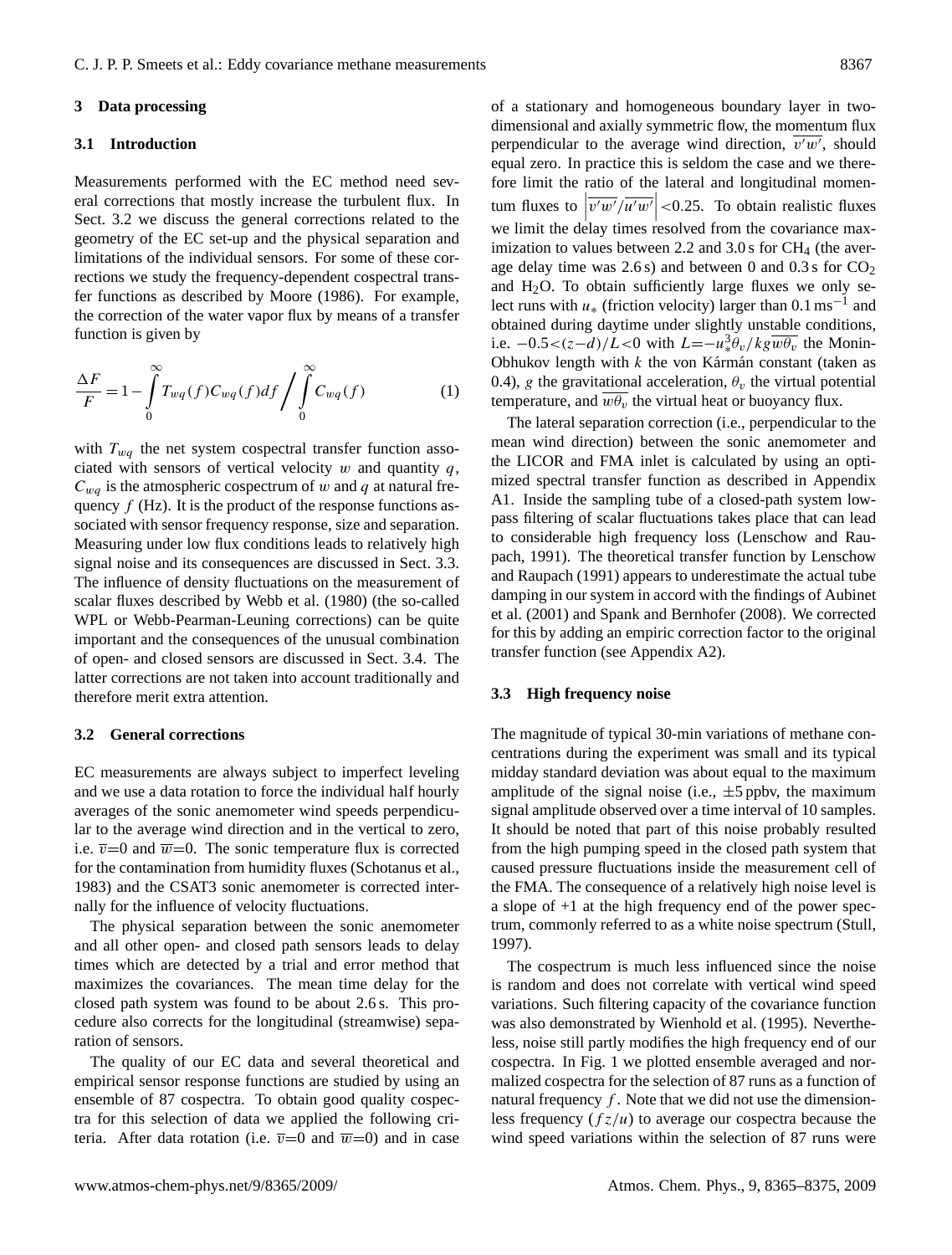

<span id="page-3-1"></span>**Fig. 1.** normalized averaged cospectra from an ensemble of 87 half hour runs. The cospectra for sonic temperature, water vapor and methane flux are plotted as a function of natural frequency. The dotted grey curve ( $CH<sub>4</sub>$  simulated) represents an estimate of the expected shape of the cospectrum of CH<sub>4</sub> without the influence of signal noise. The dashed grey curve is the arbitrarily offset near-neutral universal cospectrum [\(Kaimal et al.,](#page-9-18) [1972;](#page-9-18) [Kaimal,](#page-9-19) [1973\)](#page-9-19). The different sizes of arrow A and B indicate the deviation between the universal and the measured cospectra at the low frequency end and the dotted vertical line marks the high frequency region where signal noise dominates the cospectrum of CH4. The average stability and wind speed for the ensemble are  $z/L=-0.11$  and  $\bar{u}=2.5$  m s<sup>-1</sup>.

small  $(\bar{u}=2.5\pm0.5 \text{ m s}^{-1})$ . The cospectra were corrected for sensor line averaging and/or a lateral separation correction when appropriate. The cospectra of sensible heat and water vapor ( $C_{wT_s}$  and  $C_{wq}$ ) overlap and compare very well to the universal Kansas curve for near neutral cospectra [\(Kaimal](#page-9-18) [et al.,](#page-9-18) [1972;](#page-9-18) [Kaimal,](#page-9-19) [1973\)](#page-9-19). The universal curve was arbitrarily offset so that a comparison with its slope at low and high frequencies is not obscured by our cospectra. This result is proof for the high quality of our EC measurements. The selected cospectra were obtained under slightly unstable conditions  $(z/L=-0.11)$  which explains the increase of our cospectra relative to the universal curve at the low frequency end (distance  $A > B$  in Fig. [1\)](#page-3-1). The cospectrum of CH<sub>4</sub> compares very well to the other cospectra, thereby confirming the good quality of the CH<sup>4</sup> measurements by the FMA. However, for frequencies higher than  $f = 0.3$  Hz (vertical dotted line) the values behave erratic due to the influence of relatively high signal noise as discussed before. Without the influence of this noise  $C_{wCH_4}$  is expected to vary as illustrated by the smooth dotted curve. This curve was derived by reducing  $C_{wT_s}$  with the transfer functions applicable to  $C_{wCH_4}$ , that is, tube damping, lateral sensor separation and cell volume damping (see Appendix A for a description of the transfer functions).

To obtain correct estimates for the  $CH_4$  fluxes we first calculated the methane flux using the selection of cospectral estimates obtained below  $f = 0.3$  Hz. The contribution to the fluxes above  $f = 0.3$  Hz is estimated from the relative contributions to the sensible heat, water vapor and  $CO<sub>2</sub>$  cospectra in this frequency range under the assumption of cospectral similarity of scalars (confirmed in Fig. [1\)](#page-3-1). For the ensemble of 87 cospectra the average contribution to the fluxes in the frequency range above  $f = 0.3$  Hz was about 7% and varied between 3 and 11%.

#### <span id="page-3-0"></span>**3.4 WPL corrections**

Density fluctuations arising from heat and water vapor fluxes affect the measured flux densities of trace gases, such as moisture and  $CO<sub>2</sub>$  according to the Webb-Pearman-Leuning (WPL) theory [\(Webb et al.,](#page-10-0) [1980\)](#page-10-0). The assumptions by WPL (i.e., no net flux of dry air) lead to the prediction of a mean vertical velocity in the presence of heat and/or water vapor fluxes. The vertical flux density  $F_c$  of trace gas c, with density  $\rho_c$ , is given as follows in the WPL formulation

<span id="page-3-2"></span>
$$
F_c = \overline{\rho_c' w'} + \overline{\rho_c} \overline{w}
$$
  
=  $\overline{\rho_c' w'} + \overline{\rho_c} \left[ \frac{\mu}{\overline{\rho_d}} \overline{w' \rho_v'} + \frac{(1 + \mu \sigma) \overline{w' T'}}{\overline{T}} \right]$  (2)

with  $w$  the vertical velocity, indices  $v$  and  $d$  indicate the water vapor and the dry air component, respectively,  $T$  is the temperature,  $\mu$  is the ratio of the molecular masses dry air and water vapor  $\left(m_d / m_v=1.61\right)$ ,  $\sigma$  is the water vapor mixing ratio ( $\overline{\rho_v}/\overline{\rho_d}$ ). An overbar represents a time-mean quantity and a prime represents the deviation from the mean. The first term on the right hand side of Eq. [\(2\)](#page-3-2) is the measured scalar flux and the second term determines the WPL correction due to the contributions of the water vapor and heat fluxes. For the correction of water vapor and  $CO<sub>2</sub>$  fluxes Eq. [\(2\)](#page-3-2) can be applied straightforward and for the closed path system the temperature flux in Eq. [\(2\)](#page-3-2) can be set to zero since the damping of temperature fluctuations inside the tube of a closed path system is very effective [\(Leuning and Moncrieff,](#page-9-20) [1990\)](#page-9-20).

Applying WPL corrections to  $CH<sub>4</sub>$  fluxes is not straightforward because of the specific set-up of combined open- and closed path sensors. Below we describe in detail two specific corrections applied to the  $CH_4$  fluxes that follow from recommendations by [Massman](#page-9-21) [\(2004\)](#page-9-21) and [Ibrom et al.](#page-9-22) [\(2007a\)](#page-9-22). For the closed path FMA the only term of concern is the dilution term by water vapor fluctuations in Eq. [\(2\)](#page-3-2). The fluctuations referred to are those that are present inside the measurement cell where the methane measurement takes place. This leads to the following two problems. First of all, the water vapor fluctuations are measured by an open path sensor in the free atmosphere and second, a significant delay in travel time of water vapor through the tube with respect to other scalars (phase shift effect) has been found in several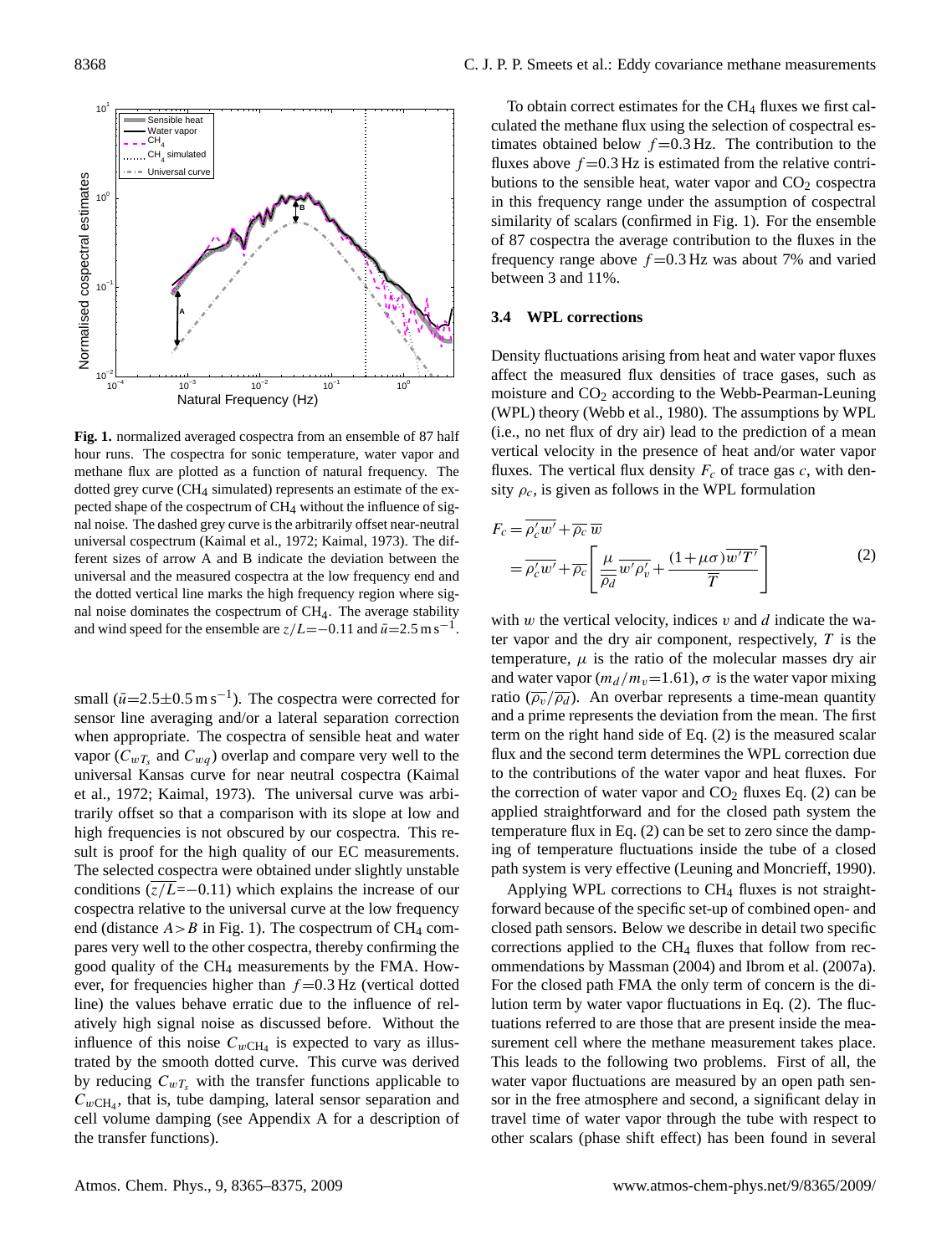experiments [\(Laubach and Teichmann,](#page-9-23) [1996;](#page-9-23) [Aubinet et al.,](#page-8-2) [2000;](#page-8-2) [Clement,](#page-8-3) [2004;](#page-8-3) [Ibrom et al.,](#page-9-22) [2007a,](#page-9-22)[b\)](#page-9-24).

To estimate the correct water vapor fluxes for use in the WPL corrections for the CH<sub>4</sub> fluxes we first calculate the true free atmospheric water vapor flux from the open-path LI7500 data by applying corrections for lateral separation and sensor line averaging. Then we apply inverted corrections for tube damping and cell volume averaging to simulate the attenuation via the closed path system (this reduces the free atmospheric flux between 1 and 5%). Note that this reduction is small compared to other closed path systems as a result of the combination of a relatively short and wide tube and a high flow rate.

The second effect concerns the phase shift between water vapor and other scalars inside the tube and its dependence on relative humidity which was first quantified by [Ibrom et al.](#page-9-24) [\(2007b\)](#page-9-24). It is currently not very well known what causes this delay. [Ibrom et al.](#page-9-24) [\(2007b\)](#page-9-24) noticed that the delay time increased in time due to particles coating to the internal filters or even the entire interior of the intake tube. They hypothesize that the increased damping with RH relates to the response of particles to a varying RH. The decoupling of scalars and water vapor desynchronizes the actual dilution of CH<sup>4</sup> by water vapor inside the closed-path FMA (i.e., the WPL effect). At the time of writing of this paper we did not yet quantify this phase effect for our system. As suggested by [Ibrom et al.](#page-9-24) [\(2007b\)](#page-9-24), we apply a transfer function to correct for the effect of a phase shift for which the amount of damping depends on the relative humidity (see Appendix B). Throughout the experiment the relative humidity was very low and the maximum day time values were about RH=35% (Fig. [2\)](#page-4-0) leading to a maximum reduction of the water vapor fluxes in the WPL correction of 2–11%.

# **4 Results**

In Fig. [2](#page-4-0) the meteorological variables temperature, wind speed, relative humidity, net-radiation and wind direction are plotted together with the mixing ratios of CH<sup>4</sup> and CO (measured at the Berkeley Blodgett Forest Research Station). The meteorological variables show the typical diurnal variation that is illustrative for the very regular upslope-downslope flow, described in detail by [Lamanna and Goldstein](#page-9-25) [\(1999\)](#page-9-25) and [Dillon et al.](#page-9-26) [\(2002\)](#page-9-26). During summer this circulation is very persistent and present for 72% of the time [\(Carroll and](#page-8-4) [Dixon,](#page-8-4) [2002\)](#page-8-4). Therefore our results should be representative for summer conditions in spite of the limited dataset. During the daytime, upslope flow from the warm Central valley rises along the Western slope of the Sierra Nevada. After sunset a shallow stable boundary layer develops due to radiative cooling of the surface and a layer of cold air flows downslope. Along with this regular wind pattern, the Sacramento urban plume is transported up into the foothills of the Sierra Nevada during daytime. After sunset, the pollutants



<span id="page-4-0"></span>**Fig. 2.** Time series of **(a)** temperature (red) and wind speed (blue), **(b)** net-radiation (red) and relative humidity (blue), **(c)** wind direction, and **(d)** CH4 (blue) and CO (red) concentrations as a function of time. The vertical lines in plot (c) and (d) mark the start and reversal of the upslope flow.

are flushed back towards Central Valley, being replaced by cleaner regional background air from aloft.

The timelines of  $CH<sub>4</sub>$  and CO closely follow each other which suggests that both gases originate from the same source regions (Central valley/Sacramento region) and that their mixing ratios are mainly controlled by the diurnal flow patterns. Early in the morning, together with the onset of the upslope flow as indicated by the first vertical solid line in Fig. [2](#page-4-0) (at  $07:30 h$ ), the concentrations of CH<sub>4</sub> and CO increase simultaneously until the flow turns downslope again at sunset (second vertical solid line at 18:00 h). This diurnal cycle for CH<sup>4</sup> and CO resembles the results from [Lamanna](#page-9-25) [and Goldstein](#page-9-25) [\(1999\)](#page-9-25) for anthropogenically emitted hydrocarbons.

As CO emissions mainly originate from combustion, it is likely that CH<sub>4</sub> also originates from the same anthropogenic source regions around the Sacramento area. The CH<sub>4</sub> concentrations in Fig. [2](#page-4-0) vary around the California ambient air background value of about 1835 ppbv [\(Prinn and Weiss,](#page-9-27) [2005\)](#page-9-27) with higher values occurring in the pollution plume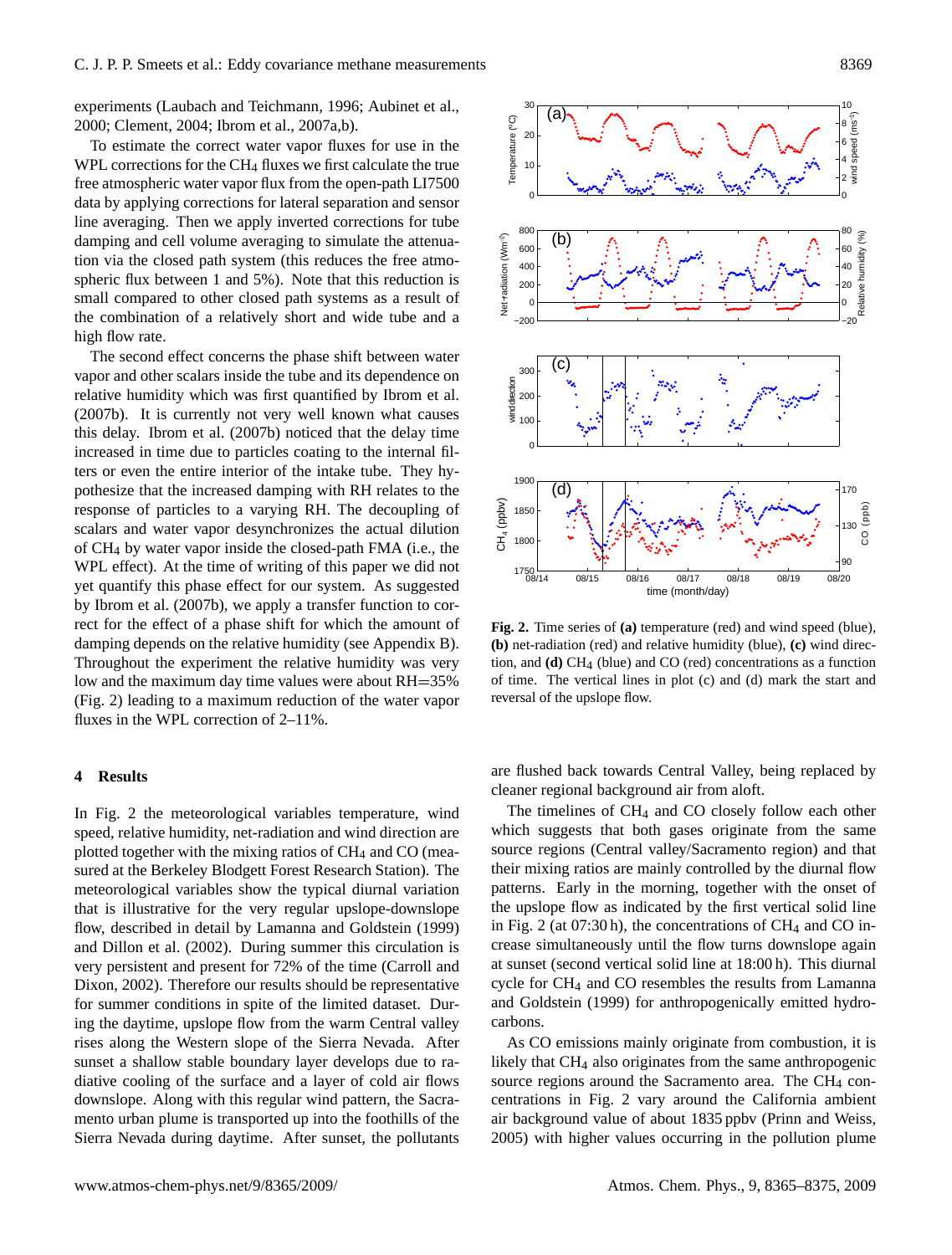

<span id="page-5-0"></span>**Fig. 3.** Time series of sensible and latent heat fluxes (upper panel) and  $CO<sub>2</sub>$  and  $CH<sub>4</sub>$  fluxes (lower panel) as a function of time. The vertical size of the bars for  $CH_4$  fluxes represent the results with (bottom end of bar) and without (top end of bar) accounting for phase effects in the WPL corrections assuming RH=35% (see text).

from the Sacramento area (late afternoon) and lower ones for the regional background air originating from higher in the Sierra Nevada (just before sunset).

The time series of the various fluxes are plotted in Fig. [3.](#page-5-0) For CH<sup>4</sup> fluxes (pink bars) we only plotted those runs for which a realistic phase shift was obtained from the maximization of covariances (a time lag between 2.2 and 3.0 s). The size of a pink bar illustrates the effect of a water vapor phase shift in the WPL corrections (i.e. with and without phase effect corresponds to the largest and smallest negative values of a bar, respectively). For completeness, we also plotted the  $CH_4$  fluxes that lie outside the former selection as blue dots. The sensible heat, latent heat and  $CO<sub>2</sub>$ fluxes all show a clear daily cycle in accord with the fair weather conditions. At night, all fluxes become negligible as the atmosphere becomes stable and turbulence ceases. The methane fluxes show the same diurnal pattern and are consistently directed downward during daytime. The nighttime CH<sup>4</sup> fluxes have noticeable more scatter than all other fluxes, which relates to the larger uncertainty of the CH<sup>4</sup> measurements. The daily maximum (downward)  $CH<sub>4</sub>$  flux varies around  $100 \text{ ng m}^{-2} \text{ s}^{-1}$  (or  $8.6 \text{ mg m}^{-2} \text{ day}^{-1}$ ) and the average obtained during daytime (i.e., between 08:00 and 17:00 h) is about  $67 \text{ ng m}^{-2} \text{ s}^{-1}$   $(6.0 \text{ mg m}^{-2} \text{ day}^{-1})$ . The daily mean value for the whole period was  $29 \text{ ng m}^{-2} \text{ s}^{-1}$  $(2.5 \text{ mg m}^{-2} \text{ day}^{-1})$ . These values were calculated accounting for water vapor phase effects in the WPL corrections assuming RH=35%.

To illustrate the importance of the various corrections to the WPL effect on  $CH_4$  fluxes we give some examples for the ensemble of 87 runs. Taking the free atmospheric water vapor flux for the calculation of the WPL effect reduces the average downward CH<sub>4</sub> flux from 214 to 56 ng m<sup>-2</sup> s<sup>-1</sup> (a reduction of 74%) and reducing this water vapor flux with the corrections for tube damping/volume averaging slightly increases the CH<sub>4</sub> flux to 61 ng m<sup>-2</sup> s<sup>-1</sup>. We now take the latter result as a reference to study the effects of a phase shift. Taking  $RH = 35\%$ , the phase shift increases the CH<sub>4</sub> flux further to  $68 \text{ ng m}^{-2} \text{ s}^{-1}$ . The very low values of RH limit the effect of a phase shift to a  $10\%$  increase of the CH<sub>4</sub> flux. However, the influence of the phase effect increases exponentially with RH. Hence, in the hypothetic case of a tropical forest with typical daytime values of RH=80% even in the dry season, the water vapor flux in the WPL correction would reduce 30% which increases the CH<sub>4</sub> flux to 99 ng m<sup>-2</sup> s<sup>-1</sup>, i.e., an increase of 60%. Such a large sensitivity of WPL corrections to RH and the way it is implemented is typical for our experiment where the  $CH<sub>4</sub>$  fluxes are relatively small compared those for water vapor. When we apply the free atmospheric water vapor flux in the WPL correction for example to the  $CO<sub>2</sub>$  fluxes these only reduce about 20% while it was 74% for the CH<sub>4</sub> fluxes. Hence, depending on the atmospheric conditions and the trace gases sampled, low-pass filtering due to phase effects can potentially be very important and should be quantified properly for any closed-path ECsystem to prevent possible serious underestimation of fluxes through the WPL effects.

Although our time series is limited it was shown to be representative for the very persistent diurnal circulation pattern occurring throughout summer so that a comparison with monthly model results is justified. [Ridgwell et al.](#page-9-12) [\(1999\)](#page-9-12) used a process-based model to calculate the monthly consumption of atmospheric CH<sub>4</sub> by soils. Their average grid cell deposition for the experimental region in the month of August is about 1 mg CH<sub>4</sub> m<sup>2</sup> day<sup>-1</sup> which is lower than the CH<sup>4</sup> fluxes obtained during the Blodgett forest campaign (2.5 mg m−<sup>2</sup> day−<sup>1</sup> ). [Verchot et al.](#page-10-2) [\(2000\)](#page-10-2) and [Dutaur and](#page-9-28) [Verchot](#page-9-28) [\(2007\)](#page-9-28) suggest that soil texture is an important biochemical control of CH<sup>4</sup> oxidation in soils with coarse textured soils consuming CH<sup>4</sup> most efficient. Given the very dry conditions at the Blodgett forest site throughout summer,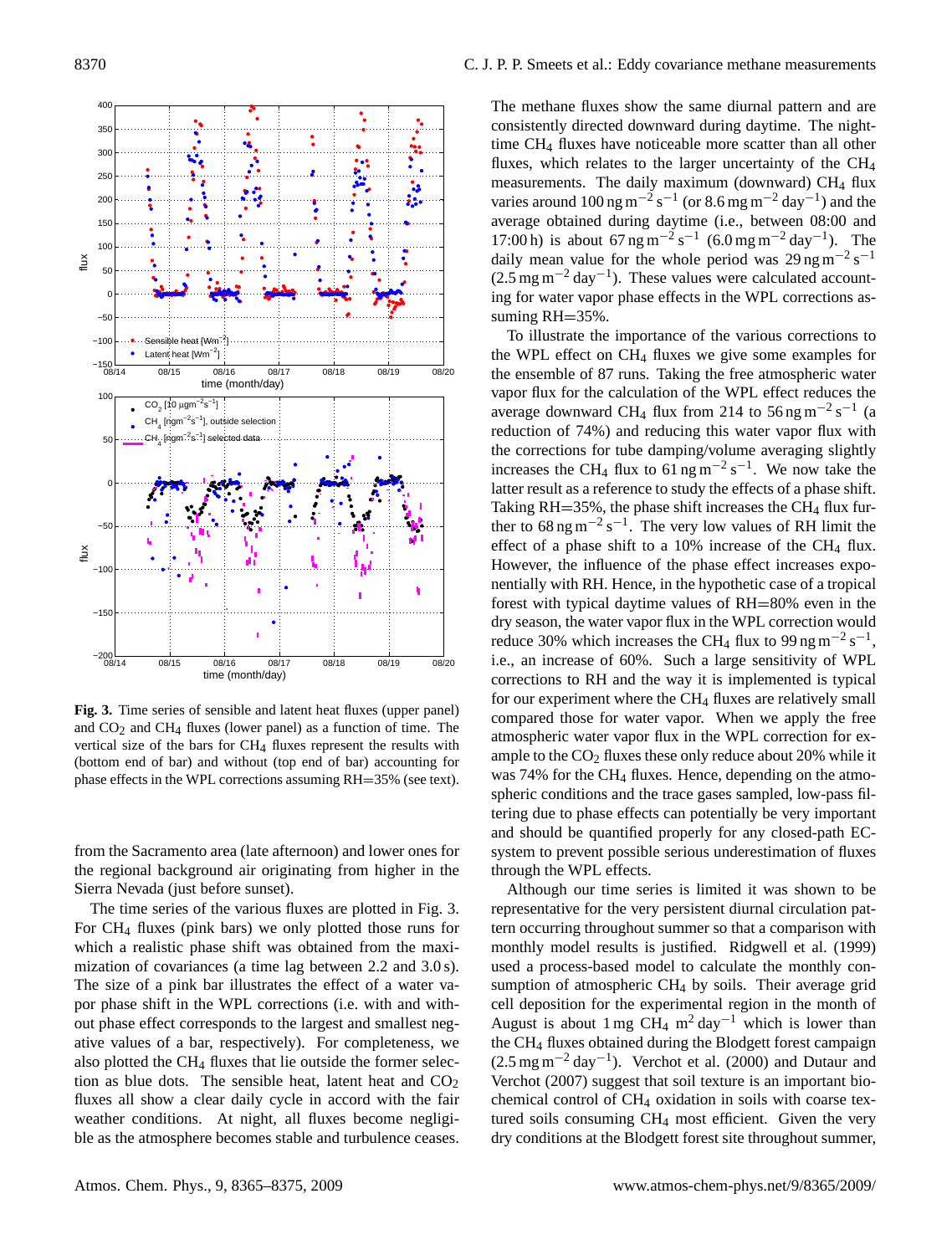it is likely that during our measurements the  $CH<sub>4</sub>$  uptake by the soil was not limited by oxidation reactions in the soil but through its gas-phase transport capacity, i.e., how well the ground is drained [\(Verchot et al.,](#page-10-2) [2000\)](#page-10-2). In line with this, the diurnal variation of sub-surface temperatures and humidity were not found to correlate with the measured CH<sub>4</sub> fluxes. Since the soil at the Blodgett forest site is very porous (up to 65% by volume, [Goldstein et al.,](#page-9-13) [2000\)](#page-9-13) we therefore expect a high gas diffusivity that is likely to support the observation of relatively high CH<sup>4</sup> fluxes.

Most other studies that present CH<sub>4</sub> fluxes measured by EC systems obtained much higher values, e.g. an average of 480 ng m−<sup>2</sup> s <sup>−</sup><sup>1</sup> over a peat meadow area [\(Hendriks et al.,](#page-9-11) [2008\)](#page-9-11), 50 to 350 ng m<sup>-2</sup> s<sup>-1</sup> over Arctic tundra [\(Wille et al.,](#page-10-3) [2008\)](#page-10-3), and an average of  $680 \text{ ng m}^{-2} \text{ s}^{-1}$  over peat grassland [\(Kroon et al.,](#page-9-10) [2007\)](#page-9-10). We analyzed the detection limit for our CH<sup>4</sup> fluxes following the method described by [Wien](#page-10-7)[hold et al.](#page-10-7) [\(1995\)](#page-10-7) and [Kroon et al.](#page-9-10) [\(2007\)](#page-9-10) (see Appendix C). Using this method, the average probable detection limit for the ensemble of 87 runs is estimated at  $22$  ng m<sup>-2</sup> s<sup>-1</sup> with a standard deviation of  $12 \text{ ng m}^{-2} \text{ s}^{-1}$ . The uncertainty for fluxes above the detection limit is on average 26% according to this method. As a comparison, the uncertainty for all other fluxes obtained with the same method is about 6%, a factor 4 lower.

# **5 Conclusions**

We have shown the feasibility of EC measurements at low CH<sup>4</sup> flux levels with a Fast Methane analyzer (FMA) during an experiment in a Ponderosa pine plantation at the Blodgett Forest site in California. Even with a relatively high signal to noise ratio the detection limit of the system was about  $22 \text{ ng m}^{-2} \text{ s}^{-1}$  with an average uncertainty for fluxes above the detection limit of 26%.

The data treatment procedure is presented in detail. The theoretical transfer function for tube damping by [Lenschow](#page-9-17) [and Raupach](#page-9-17) [\(1991\)](#page-9-17) was found to underestimate the actual damping in line with findings by [Aubinet et al.](#page-8-2) [\(2000\)](#page-8-2) and [Spank and Bernhofer](#page-10-5) [\(2008\)](#page-10-5). The cospectra from the CH<sup>4</sup> fluxes compare very well to those from all other scalars and the universal Kansas curve [\(Kaimal et al.,](#page-9-18) [1972;](#page-9-18) [Kaimal,](#page-9-19) [1973\)](#page-9-19), demonstrating the quality of the FMA is useful for EC measurements. The relatively high signal to noise ratio caused erratic behavior of the cospectral estimates at the high frequency end above  $f = 0.3$  Hz. This random flux contribution was removed by calculating the  $CH<sub>4</sub>$  fluxes from cospectral estimates obtained below  $f = 0.3$  Hz. The contribution to the fluxes above  $f = 0.3$  Hz was estimated from the corrected cospectra of temperature, water vapor and  $CO<sub>2</sub>$ assuming cospectral similarity of scalars. The effects of desynchronization of the water vapor and CH<sup>4</sup> signals inside a closed path sensor, quantitatively described by [Ibrom](#page-9-24) [et al.](#page-9-24) [\(2007b\)](#page-9-24), are shown to be potentially very important for the Webb-Pearman-Leuning (WPL) correction [\(Webb et al.,](#page-10-0) [1980\)](#page-10-0) when applied to the relatively small CH<sup>4</sup> fluxes. The magnitude of the effect strongly depends on the relative humidity and for California data with a low daytime maximum of RH=35%, the CH<sup>4</sup> flux increases about 10%. However, in the hypothetic case of a tropical rainforest ecosystem, where RH is typically 80% during the dry season, the CH<sub>4</sub> fluxes would increase about 60%.

The observations at the Blodgett forest site show that the CH<sup>4</sup> concentrations vary diurnally with the upslope flow from the polluted valley below in the day, and the downslope flow of cleaner air from aloft during the night with an average value of about 1843 ppbv. The CH<sub>4</sub> fluxes were consistently directed downward and followed a clear diurnal pattern. Based on an ensemble of 87 30-min flux measurements the average during the daytime was  $67 \pm 42$  ng m<sup>-2</sup> s<sup>-1</sup> and the maximum values varied around  $100 \text{ ng m}^{-2} \text{ s}^{-1}$ . The daily mean value for the whole period was 29 ng m<sup>-2</sup> s<sup>-1</sup>  $(2.5 \text{ mg m}^{-2} \text{ day}^{-1})$ . These values are higher than recent monthly estimates from a process-based model study [\(Ridg](#page-9-12)[well et al.,](#page-9-12) [1999\)](#page-9-12). We presume that the very dry conditions and porous soil texture at the Blodgett Forest site support a high gas diffusivity of the soil resulting in relatively high CH<sup>4</sup> fluxes.

Current estimates of upward directed CH<sup>4</sup> fluxes over tropical forest ecosystems by [Braga do Carmo et al.](#page-8-0) [\(2006\)](#page-8-0), [Miller et al.](#page-9-2) [\(2007\)](#page-9-2) and [Sinha et al](#page-9-9) [\(2007\)](#page-9-9) give values of about 20 to 210, 280, and  $80 \text{ ng m}^{-2} \text{ s}^{-1}$ , respectively. The EC system presented here, with a lower detection limit during this experiment of about 22 ng m<sup>-2</sup> s<sup>-1</sup>, is expected to be suited for measuring eddy covariance CH<sub>4</sub> fluxes even at the low end of this range.

# **Appendix A**

# **Frequency response corrections for the EC-system**

#### **A1 Lateral sensor separation**

<span id="page-6-0"></span>Following [Moore](#page-9-15) [\(1986\)](#page-9-15) the effect of lateral separation s between two sensors can be represented by the following cospectral transfer function

$$
T_s(n) = e^{-9.9n^{1.5}}
$$
 (A1)

with  $n = f s/u$  the normalized frequency and u the wind speed. We derived an optimal value for s by comparing Eq. [\(A1\)](#page-6-0) with the ratio of ensemble averaged and normalized cospectra of the water vapor flux and the sonic temperature flux. Doing so, we inherently assume negligible flux loss for the sonic temperature flux and co-spectral similarity of scalars in the atmosphere [\(Ibrom et al.,](#page-9-24) [2007b\)](#page-9-24). The difference in sensor line averaging effects for the sonic and Licor7500 is neglected. We find a good match of the cospectra for  $s=0.17$  m. Since the inlet of the closed path FMA was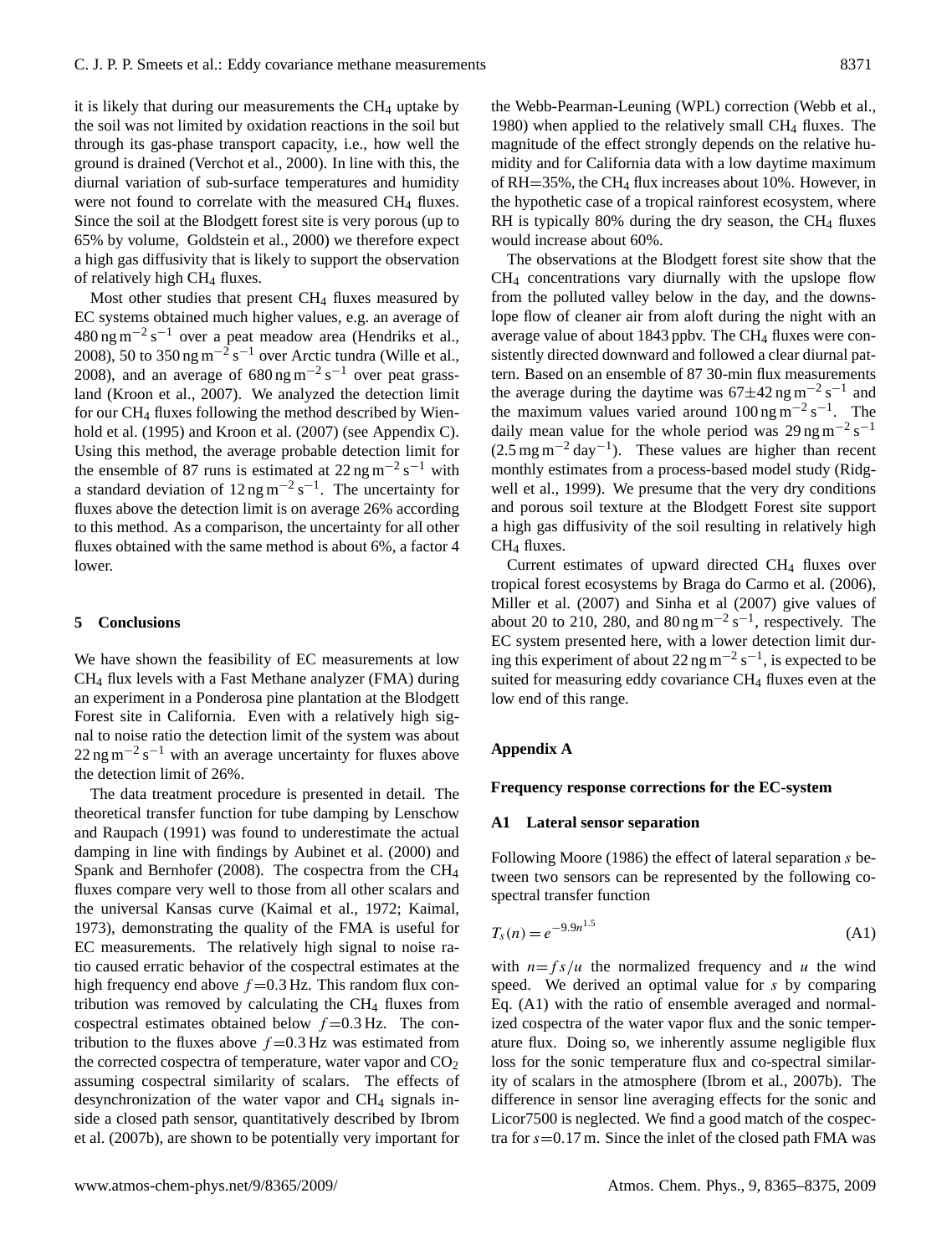

**Fig. A1.** Transfer functions from an ensemble of 16 half hour runs from an experiment in Cabauw. The empiric transfer functions for damping of the CO<sub>2</sub> (red dots,  $C_{w\text{CO}_2}/C_{wT_s}$ ) and the CH<sub>4</sub> flux data (blue dots,  $C_{wCH_4}/C_{wT_s}$ ) are plotted together with the uncorrected ( $G_t$  dashed line) and corrected ( $G_{t,corr}$  solid line) predictions from Eq. [\(A2\)](#page-7-0) as a function of natural frequency. For corrected predictions the exponential term in Eq. [\(A2\)](#page-7-0) was increased by a factor of 8.

close to the Licor7500 we use the same procedure to correct for lateral separation of the methane data.

# **A2 Tube damping**

<span id="page-7-0"></span>For turbulent flow in a circular tube with radius  $a$  it can be shown [\(Leuning and King,](#page-9-29) [1992\)](#page-9-29) that the transfer function is

$$
G_t^2 = \exp(-160\text{Re}^{-1/8}af^2X/U^2),\tag{A2}
$$

where Re is the Reynolds number  $(2aU/v)$ , *v* the kinematic viscosity,  $f$  is frequency,  $X$  is the tube length (i.e. 20 m), and U the flow speed inside the tube  $(8.2 \text{ m s}^{-1}$  during the California experiment). Equation [\(A2\)](#page-7-0) applies when  $Re<sub>c</sub>=2300 < Re<10<sup>5</sup>$ , where  $Re<sub>c</sub>$  is the critical Reynolds number at which the flow becomes turbulent.

We use the data from an experiment in Cabauw (The Netherlands) to quantify the tube damping characteristics of our EC-system. We employed the same tube and pumping system but additionally connected a closed path Licor6262 analyzer parallel to the FMA. This synchronous set-up allows direct comparison between the CH<sub>4</sub> results from the FMA and the  $CO<sub>2</sub>$  results from the LI6262. The empiric transfer function for tube damping is calculated from the ratio of averaged and normalized cospectra of the  $CO<sub>2</sub>$  flux (LI6262) and the sonic temperature flux. The cospectrum of the sonic temperature flux (corrected for sensor line averaging) is used as a reference since it does not show significant loss of signal at high frequencies (see Fig. 1). The cospectra of the  $CO<sub>2</sub>$  and  $CH<sub>4</sub>$  fluxes were corrected for sensor separation and volume averaging inside the measurement cells (see Sect. [A4](#page-7-1) below). The cospectrum for  $CO<sub>2</sub>$  was additionally corrected for signal processing inside the Licor6262 (see Sect. [A3](#page-7-2) below). The remaining differences between the cospectra of temperature and those of  $CO<sub>2</sub>$  or  $CH<sub>4</sub>$  are assumed to represent the tube damping.

In Fig. A1 the ratios of ensemble averaged (16 half hour runs) normalized cospectra from temperature with those of  $CO_2$  ( $C_{wCO_2}/C_{wT_s}$ ) and CH<sub>4</sub> ( $C_{wCH_4}/C_{wT_s}$ ) are compared to the predictions from Eq. [\(A2\)](#page-7-0)  $(G_t)$ . First of all, the empiric transfer functions for the  $CO<sub>2</sub>$  and  $CH<sub>4</sub>$  cospectra match very well implicating that tube damping of  $CH<sub>4</sub>$  measurements equals that of the  $CO<sub>2</sub>$  data from the Licor6262. Second, the prediction from Eq. [\(A2\)](#page-7-0) clearly underestimates the actual tube damping. [Aubinet et al.](#page-8-1) [\(2001\)](#page-8-1) also notice a significant underestimation by the theoretical curve (the half-power frequency for the  $CO<sub>2</sub>$  and  $H<sub>2</sub>O$  signal were reduced by about 0.3 and 0.2 Hz, respectively) and appoint this to the effect of filters in the system which is not taken into account in the predictions. To reproduce the empiric transfer function as it is derived from the ratio of cospectra (i.e.,  $C_{wCO_2}/C_{wT_s}$  and  $C_{wCH_4}/C_{wT_s}$ ) the exponential term in Eq. [\(A2\)](#page-7-0) was increased by a factor of 8 (solid curve in Fig. A1,  $G_{t,corr}$ ).

## <span id="page-7-2"></span>**A3 Signal processing in the Licor6262**

High frequency attenuation caused by signal processing takes place in the Licor6262 according to [Massman](#page-9-21) [\(2004\)](#page-9-21). The Licor6262 uses a third-order Bessel filter as an antialiasing filter for signal output, the transfer function,  $h_{3\mathbf{B}}(\omega)$ , is expressed as

$$
h_{3B}(\omega) = 15/(15 - 6\Omega^{2}) - i(15\Omega - \Omega^{3})
$$
 (A3)

where **i** is the imaginary unit,  $\Omega = 3.0824 \tau_{3B}(\omega/2\pi)$  and  $\tau_{3B}$ is the time constant of the third-order Bessel filter. As in Massman (2004) we use  $\tau_{3B}$ =0.2 s in this study.

#### <span id="page-7-1"></span>**A4 Volume averaging effects of the measurement cell**

The spectral transfer function related to volume averaging in a measurement cell is [\(Shimizu,](#page-9-30) [2007\)](#page-9-30)

$$
h_{\text{vol}}(\omega) = \frac{\sin^2(\omega \tau_{\text{vol}}/2)}{(\omega \tau_{\text{vol}}/2)^2}
$$
(A4)

where  $\tau_{\text{vol}}$  is the time constant of the volume averaging effect which is equal to the time needed to fill the chamber and is computed as  $\tau_{\text{vol}}=V_{\text{cham}}/P$  with  $V_{\text{cham}}$  the volume of the measurement cell,  $P$  is the pumping speed in the system  $(P=38.8$  and  $35.51$  min<sup>-1</sup> for the experiments in California and Cabauw, respectively). The cell volume for the Licor6262 is  $1.19 \times 10^{-5}$  m<sup>3</sup> and for the FMA it is  $0.55 \times 10^{-3}$  m<sup>-3</sup>.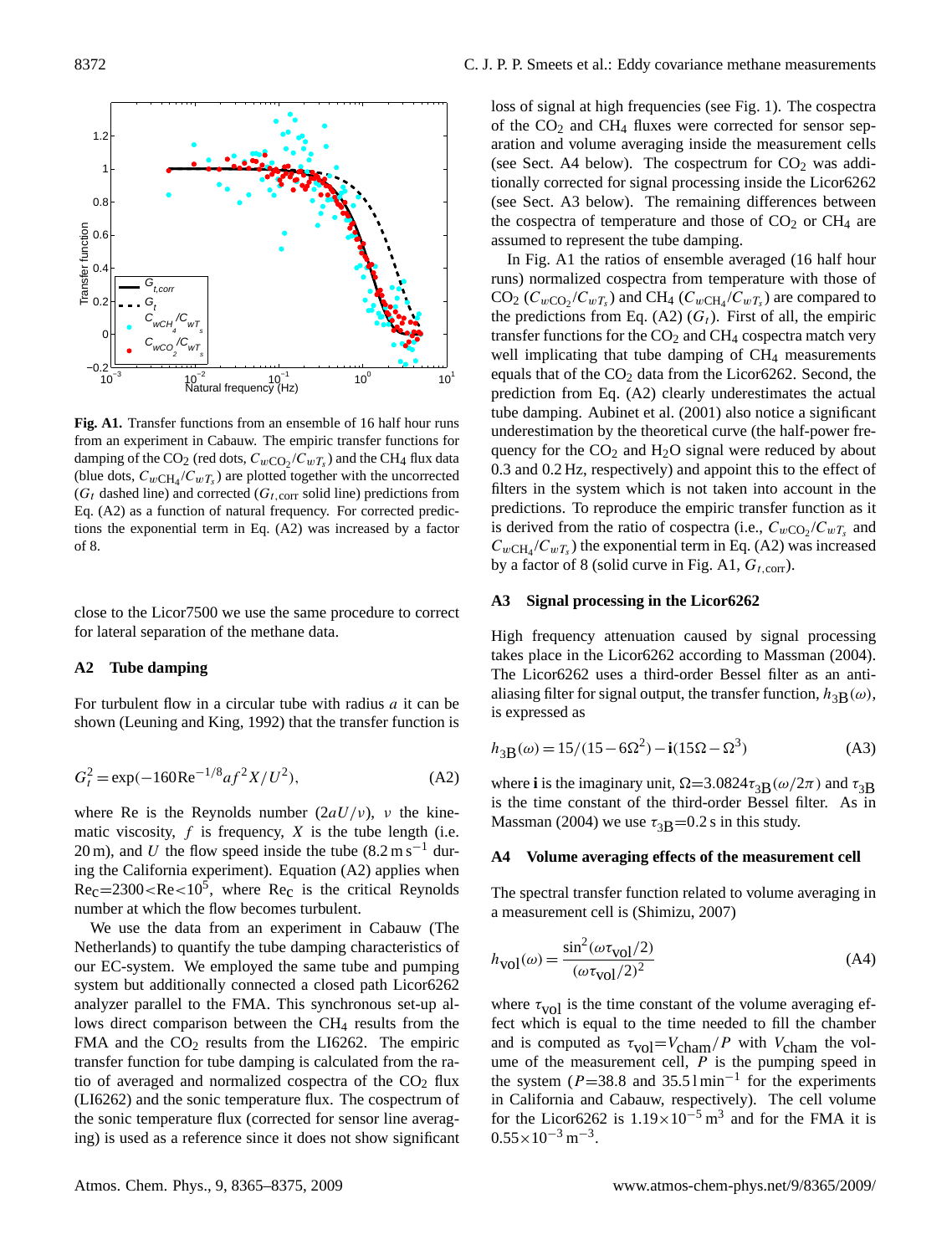# **Appendix B**

# **Decoupling of signals in a closed-path system**

The amplitude attenuation and decoupling of scalars and water vapor desynchronize the actual dilution of the scalar by water vapor inside the closed-path system (i.e., the WPL effect). This desynchronization of the water vapor signal is simulated as the low pass filtering with a first-order recursive filter [\(Ibrom et al.,](#page-9-24) [2007b\)](#page-9-24)

$$
H(f) = \frac{1}{1 + (f/f_c)^2}
$$
 (B1)

where  $f_c$  is the cut-off frequency (the frequency at which the filter reduces the power spectral estimates by a factor 2). [Ibrom et al.](#page-9-24) [\(2007b\)](#page-9-24) present an exponential function that predicts the increase of  $f_c$  as a function of relative humidity for their EC-system. Moreover, they also demonstrate that the same relation can be used to other EC-systems with very different tube dimensions (i.e., radius and length). From the CO<sup>2</sup> measurements performed in Cabauw, mentioned earlier, we estimated that the cut-off frequency for tube damping is  $f_c$ =1.042 Hz. The values for RH that we use in this paper are 35 and 80% which increases the value of  $f_c$  obtained for  $CO<sub>2</sub>$  by a factor of 4 and 20, respectively, according to the results from [Ibrom et al.](#page-9-24) [\(2007b\)](#page-9-24).

# **Appendix C**

### **Probable detection limit of the CH**<sup>4</sup> **fluxes**

For a correct estimate of the closed path measured methane fluxes we estimated its maximum value via a trial and error method that repeatedly calculates covariances for a range of lag times between  $w'$  and CH<sup>'</sup><sub>4</sub>, i.e. the vertical velocity component and the methane concentration, respectively. The standard deviation of the cross covariances far outside the lag time of maximum covariance can be used as an estimate for the flux detection limit [\(Wienhold et al.,](#page-10-7) [1995;](#page-10-7) [Kroon et al.,](#page-9-10) [2007\)](#page-9-10). In order to obtain a sufficiently large range of tail values, we calculated the covariances for lag times ranging between plus and minus 50 s. The standard deviations of the covariance in the range of lag times from  $-50$  to  $-40$  and +40 to +50 s were used as an estimate for the detection limit. The calculation of the detection limit for  $CH<sub>4</sub>$  fluxes is not straightforward since it includes the influence of water vapor fluxes via the WPL effect. To estimate the correct detection limit from Eq. [\(2\)](#page-3-2) we therefore use the general formula for the absolute error  $\Delta X$  [\(Fritschen and Gay,](#page-9-31) [1979\)](#page-9-31) which is equivalent to the total differential of the function X consisting of several independent variables  $y_i$ , each with its own absolute error  $\Delta y_i$ 

<span id="page-8-5"></span>
$$
\Delta X = \frac{\Delta y_1 \partial X}{\partial y_1} + \frac{\Delta y_2 \partial X}{\partial y_2} + \dots + \frac{\Delta y_n \partial X}{\partial y_n}.
$$
 (C1)

The partial derivatives calculated from Eq. [\(2\)](#page-3-2) for the CH<sup>4</sup> and water vapor fluxes are

$$
\frac{\partial F_c}{\partial \rho_c' w'} = 1\tag{C2}
$$

and

$$
\frac{\partial F_c}{\partial \overline{\rho'_v w'}} = \overline{\rho_c} \frac{\mu}{\overline{\rho_d}},\tag{C3}
$$

respectively. We assume that the errors in the other terms are small and the errors in the measured  $CH<sub>4</sub>$  and water vapor fluxes (the  $\Delta y_i$ 's in Eq. [C1\)](#page-8-5) are equal to the detection limit derived from the cross covariance. This method gives a maximum possible error estimate since we combine the individual errors in all variables in the most unfavorable way. A more likely estimate of the total error is obtained when the individual error terms in Eq. [\(C1\)](#page-8-5) are combined through a least squares approach [\(Fritschen and Gay,](#page-9-31) [1979\)](#page-9-31).

The probable detection limit for the selection of 87 runs is  $22 \text{ ng m}^{-2} \text{ s}^{-1}$  with a standard deviation of 12 ng m<sup>-2</sup> s<sup>-1</sup>. This corresponds to a normalized detection limit of about 25%. As a comparison, the normalized detection limit for all other fluxes is about 6%, hence, a factor 4 lower. As noted before, the results for CH<sup>4</sup> are biased by the combination of small variations of  $CH_4$  concentrations in a 30-min run and relatively high instrument noise that related to pressure fluctuations as a result of the high pumping speed.

*Acknowledgements.* We thank Sierra Pacific Industries for the use of their land and the University of California, Berkeley, Center for Forestry, Blodgett Forest Research station for cooperation in facilitating this research. This work was funded by the Dutch NWO, project number 016.071.605.

Edited by: J. Rinne

## **References**

- <span id="page-8-2"></span>Aubinet, M., Grell, A., Ibrom, A., Rannik, U., Moncrieff, J., et ¨ al.: Estimates of the annual net carbon and water exchange of european forests: the euroflux methodology, Adv. Ecol. Res., 30, 113–175, 2000.
- <span id="page-8-1"></span>Aubinet, M., Chermanne, B., Vandenhaute, M., Longdoz, B., Yernaux, M., and Laitat, E.: Long term carbon dioxide exchange above a mixed forest in the belgain ardennes, Agric Forest Meteorol., 108, 293–315, 2001.
- <span id="page-8-0"></span>Braga do Carmo, J., Keller, M., Dezincourt Dias, J., Barbaso de Camargo, P., and Crill, P.: A source of methane from the upland forests in the brazilian amazon, Geophys. Res. Lett., 33, L04809, doi:10.1029/2005GL025436, 2006.
- <span id="page-8-4"></span>Carroll, J. J. and Dixon, A. J.: Regional scale transport over complex terrain, a case study: tracing the sacramento plume in the sierra nevada of california, Atmos. Environ., 36(23), 3745–3758, 2002.
- <span id="page-8-3"></span>Clement, R.: Mass and energy exchange of a plantation forest in scotland using micrometeorological methods, PhD thesis, The University of Edinburgh, 597 pp., 2004.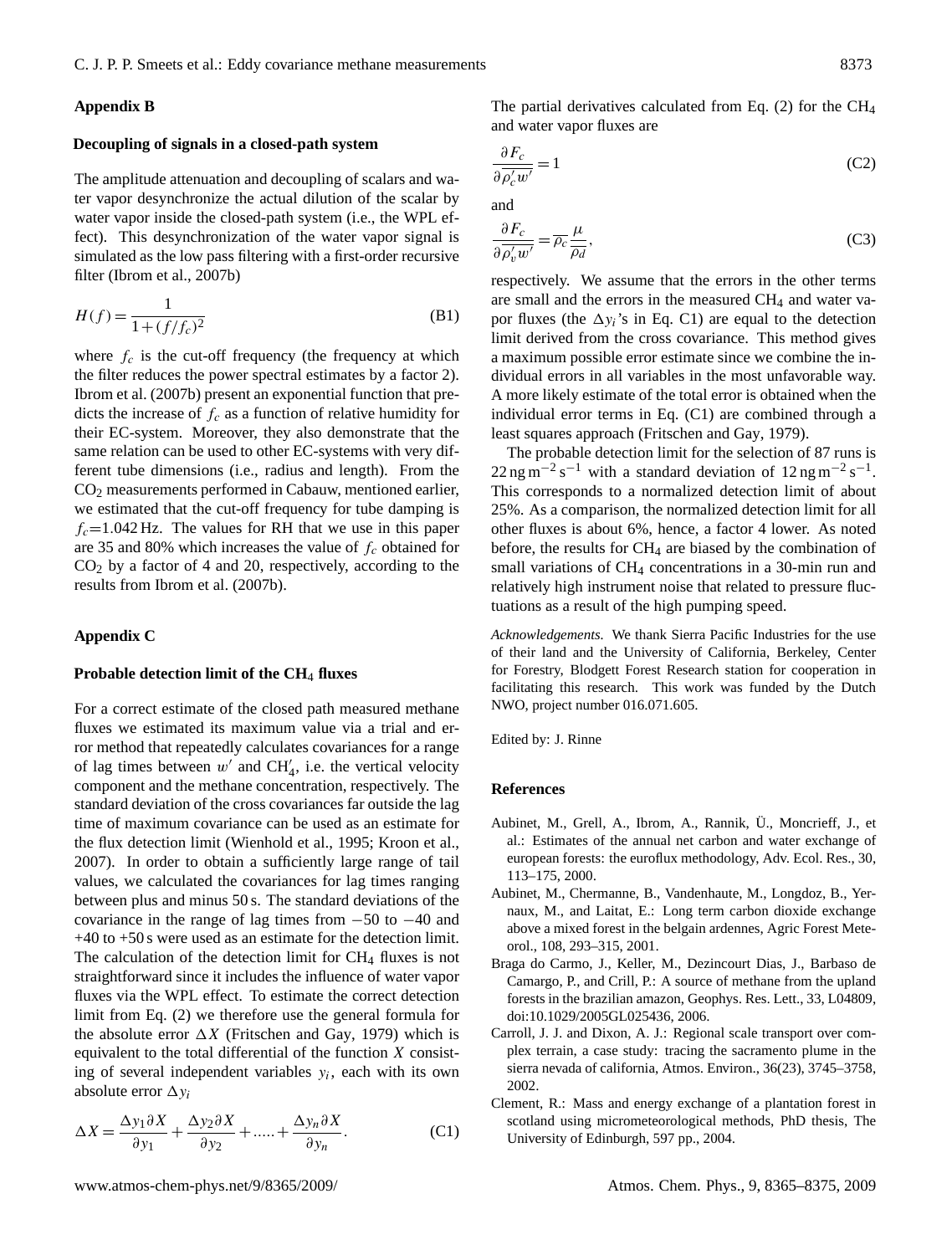- <span id="page-9-26"></span>Dillon, M., Lamanna, M., Schade, G., Goldstein, A., and Cohen, R.: Chemical evolution of the sacramento urban plume: Transport and oxidation, J. Geophys. Res., 107(D5), 4045, doi:10.1029/2001JD000969, 2002.
- <span id="page-9-28"></span>Dutaur, L. and Verchot, L. V.: A global inventory of the soil ch4 sink, Global Biogeochem. Cycles, 21, GB4013, doi:10.1029/2006GB002734, 2007.
- <span id="page-9-1"></span>Frankenberg, C., Meirink, J. F., Van Weels, M., Platt, U., and Wagner, T.: Assessing methane emissions from global space-borne obervations, Science, 308, 1010–1014, doi:10.1126/science.1106,644, 2005.
- <span id="page-9-31"></span>Fritschen, L. J. and Gay, L. W.: Environmental Instrumentation. Springer-Verlag, New York, 216 pp., 1979.
- <span id="page-9-13"></span>Goldstein, A., Hultman, N., Fracheboud, J., Bauer, M., Panek, J., Xu, M., Qi, Y., Guenther, A., and Baugh, W.: Effects of climate variability on the carbon dioxide, water, and sensible heat fluxes above a ponderosa pine plantation in the sierra nevada (ca), Agric. Forest Meteorol., 101(2–3), 113–129, 2000.
- <span id="page-9-11"></span>Hendriks, D. M. D., Dolman, A. J., van der Molen, M. K., and van Huissteden, J.: A compact and stable eddy covariance set-up for methane measurements using off-axis integrated cavity output spectroscopy, Atmos. Chem. Phys., 8, 431–443, 2008, [http://www.atmos-chem-phys.net/8/431/2008/.](http://www.atmos-chem-phys.net/8/431/2008/)
- <span id="page-9-22"></span>Ibrom, A., Dellwik, E., Ejling Larsen, S., and Pilegaard, K.: On the use of the webb-pearman-leuning theory for closed-path eddy correlation measurements, Tellus, 59B, 937–946, 2007a.
- <span id="page-9-24"></span>Ibrom, A., Dellwik, E., Flyvbjerg, H., Jensen, N. O., and Pilegaard, K.: Strong low-pass filtering effects on water vapour flux measurements with closed-path eddy correlation systems, Agric. For. Meteorol., 147, 140–156, 2007b.
- <span id="page-9-0"></span>IPCC: IPCC Fourth Assessment Report, Climate Change 2007, Cambridge University Press, Cambridge, 996 pp., 2007.
- <span id="page-9-19"></span>Kaimal, J. C.: Turbulence spectra, length scales and structure parameters in the stable surface layer, Bound. Lay. Meteorol., 4, 289–309, 1973.
- <span id="page-9-18"></span>Kaimal, J. C., Wyngaard, J. C., Izumi, Y., and Coté, O. R.: Spectral characteristics of surface layer turbulence, Q. J. Roy. Meteorol. Soc., 98, 653–689, 1972.
- <span id="page-9-3"></span>Keppler, F., Hamilton, J., Braß, M., and Röckmann, T.: Methane emissions from terrestrial plants under aerobic conditions, Nature, 439, 187–191, doi:10.1038/nature04,420, 2005.
- <span id="page-9-4"></span>Keppler, T., Hamilton, J., McRoberts, W., Vigano, I., Braß, M., and Röckmann, T.: Methoxyl groups of plant pectin as a precursor of atmospheric methane: evidence from deuterium labelling studies, New Phytologist 178, 808–814, doi:10.111/j.1469– 8373.2008.02,411.x, 2008.
- <span id="page-9-6"></span>Kiese, R., Hewett, B., and Graham, A.: Seasonal variability of n2o emissions and ch4 uptake from tropical rainforest siols of queensland, australia, Global Biogeochem. Cycles, 17(2), 1043, doi:10.1029/2002GB00214, 2003.
- <span id="page-9-10"></span>Kroon, P. S., Hensen, A., Jonker, H. J. J., Zahniser, M. S., van't Veen, W. H., and Vermeulen, A. T.: Suitability of quantum cascade laser spectroscopy for  $CH_4$  and  $N_2O$  eddy covariance flux measurements, Biogeosciences, 4, 715–728, 2007, [http://www.biogeosciences.net/4/715/2007/.](http://www.biogeosciences.net/4/715/2007/)
- <span id="page-9-7"></span>Kutzbach, L., Schneider, J., Sachs, T., Giebels, M., Nykänen, H., Shurpali, N. J., Martikainen, P. J., and Wilmking, M.:  $Co<sub>2</sub>$ flux determination by closed-chamber methods can be seriously biased by inappropriate application of linear regression, Bio-

geochem., 4, 1005–1025, 2007.

- <span id="page-9-25"></span>Lamanna, M. and Goldstein, A.: In-situ measurements of c2-c10 vocs above a sierra nevada ponderosa pine plantation, J. Geophys. Res., 104(D17), 21247–21262, 1999.
- <span id="page-9-23"></span>Laubach, J. and Teichmann, U.: Measuring energy budget components by eddy correlation: Data corrections and application over low vegetation, Beitr. Phys. Atmos., 69(2), 307–320, 1996.
- <span id="page-9-17"></span>Lenschow, D. H. and Raupach, M. R.: The attenuation of fluctuations in scalar concentrations through sampling tubes, J. Geophys. Res., 96, 15259–15268, 1991.
- <span id="page-9-29"></span>Leuning, R. and King, K. M.: Comparison of eddy-covarariance measurements of  $\cos_2$  fluxes by open- and closed-path  $\cos_2$  analysers, Bound. Lay. Meteorol., 59, 297–311, 1992.
- <span id="page-9-20"></span>Leuning, R. and Moncrieff, J.: Eddy-covariance  $co<sub>2</sub>$  measurements using open- and closed path co<sub>2</sub>-analysers: correctionsfor analyser water vaapour sensitivity and damping of fluctuations in air sampling tubes, Bound. Lay. Meteorol., 53, 63–76, 1990.
- <span id="page-9-21"></span>Massman, W. J.: Concerning the measurement of atmospheric trace gas fluxes with open- and closed-path eddy covariance systems: the wpl terms and spectral attenuation, in: Handbook of micrometeorology, edited by: Lee, X., Massman, W. J., and Law, B., Atmospheric and Oceanographic Sciences Library, Kluwer Academic Publishers, pp 133–160, 2004.
- <span id="page-9-2"></span>Miller, J. B., Gatti, L. V., D'Amelio, M. T. S., Crotwell, A. M., Dlugokencky, E. J., Bakwin, P., Artaxo, P. P., and Tans, P.: Airborne measurements indicate large methane emissions from the eastern amazon basin, Geophys. Res. Lett., 34, L10809, doi:10.1029/2006GL029213, 2007.
- <span id="page-9-14"></span>Misson, L., Tang, J., Xu, M., McKay, M., and Goldstein, A.: Influences of recovery from clear-cut, climate variability, and thinning on the carbon balance of a young ponderosa pine plantation, Agric. Forest Meteorol., 130, 207–222, 2005.
- <span id="page-9-15"></span>Moore, C. J.: Frequency response corrections for eddy correlation systems, Bound. Lay. Meteorol., 37, 17–35, 1986.
- <span id="page-9-27"></span>Prinn, R. and Weiss, R.: Advanced Global Atmospheric Gases Experiment Sponsored by NASA Upper Atmosphere Research Program. Trinidad Head, California 41◦ N, 124◦ W, 03 May 2005, [http://agage.eas.gatech.edu/data.htm,](http://agage.eas.gatech.edu/data.htm) 2005.
- <span id="page-9-12"></span>Ridgwell, J. R., Marshall, S. J., and Gregson, K.: Consumption of atmospheric methane by soils: a process-based model, Global Biogeochem. Cycles, 13(1), 59–70, 1999.
- <span id="page-9-16"></span>Schotanus, P., Nieuwstadt, F. T. M., and De Bruin, H. A. R.: Temperature measurement with a sonic anemometer and its application to heat and moisture fluxes, Bound. Lay. Meteorol., 26, 81–93, 1983.
- <span id="page-9-30"></span>Shimizu, T.: Practical applicability of high frequency correction theories to  $co<sub>2</sub>$  flux measured by a closed-path system, Bound. Lay. Meteorol., 122, 417–438, 2007.
- <span id="page-9-8"></span>Simpson, I. J., Edwards, G. C., and Thurtell, G. W.: Variations in methane and nitrous oxide mixing ratios at the southern boundary of a canadian boreal forest, Atmos. Environ. 33, 1141–1150, 1999.
- <span id="page-9-5"></span>Singh, J. S., Singh, S., Raghubanshi, A. S., Singh, S., Kashyap, A. K., and Reddy, V. S.: Effects of soil nitrogen, carbon and moisture on methane uptake by dry tropical forest soils, Plant and Soil, 196, 115–121, 1997.
- <span id="page-9-9"></span>Sinha, V., Williams, J., Crutzen, P. J., and Lelieveld, J.: Methane emissions from boreal and tropical forest ecosystems derived from in-situ measurements, Atmos. Chem. Phys. Discuss., 7,